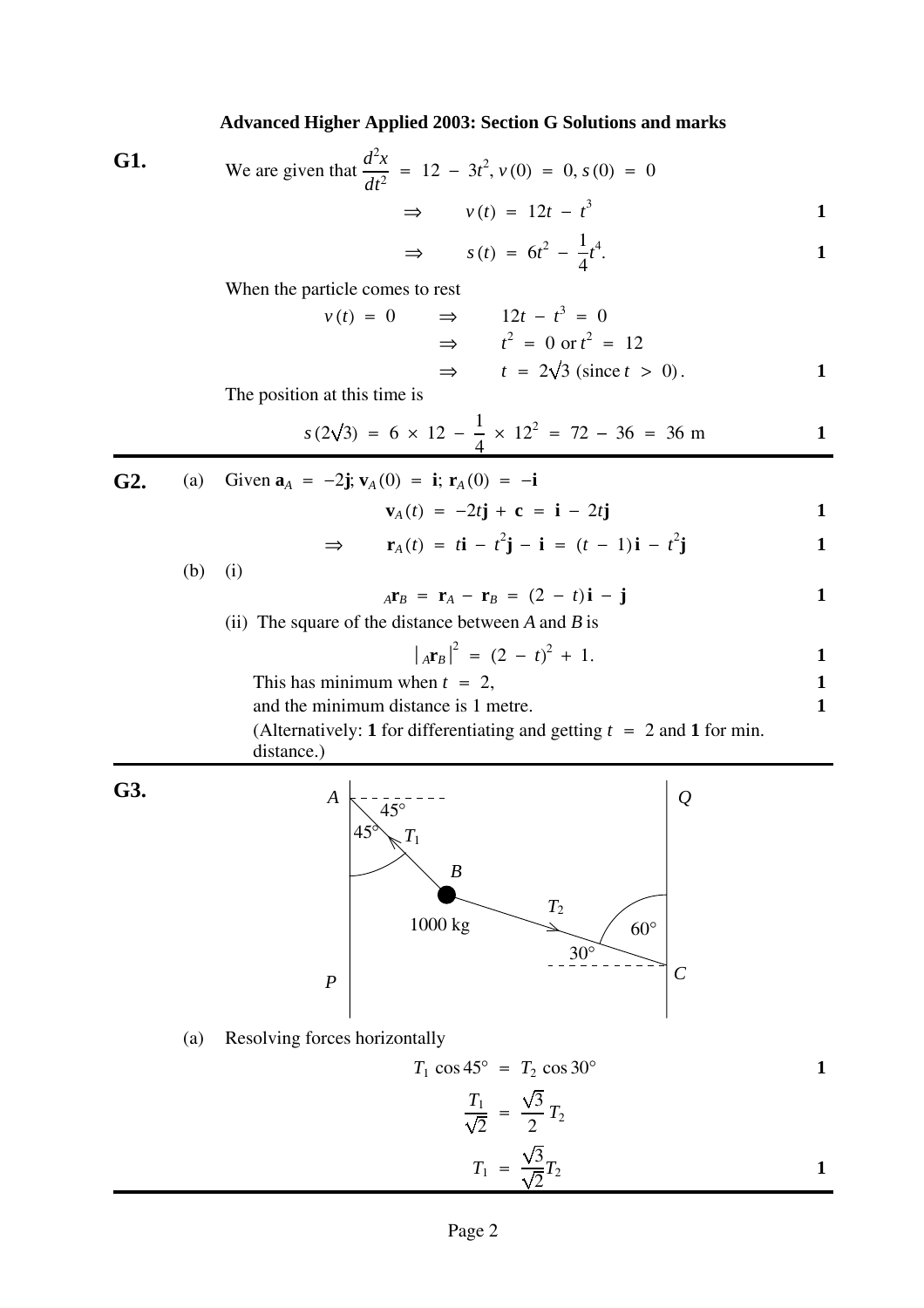## (b) Resolving vertically

$$
T_1 \sin 45^\circ = 1000g + T_2 \sin 30^\circ
$$
 1

$$
\frac{1}{\sqrt{2}}T_1 - \frac{1}{2}T_2 = 1000g
$$

$$
\frac{1}{2}(\sqrt{3}-1)T_2 = 1000g
$$

$$
T_2 = \frac{2000g}{\sqrt{3} - 1} \approx 26774 \text{ N}
$$

**G4.** *A*

(a) Resolving perpendicular to the chute gives  $R = \frac{1}{\sqrt{2}}mg$  so  $F = \frac{1}{2} \times \frac{1}{\sqrt{2}} mg = \frac{mg}{2\sqrt{2}}$ 

*mg*

*F*

*R*

Over section AB, applying Newton II

$$
ma = mg \sin 45^\circ - \frac{1}{2\sqrt{2}}mg \qquad \qquad 1
$$

**1**

$$
\Rightarrow \qquad a = \frac{g}{2\sqrt{2}}.
$$

 $45^\circ \left( \begin{array}{ccc} B & & C \end{array} \right)$ 

The speed of Jill at *B*, 
$$
v_B
$$
, is given by  $v_B^2 = 2aL = \frac{gL}{\sqrt{2}} \implies v_B = \sqrt{\frac{gL}{\sqrt{2}}}$ .

(b) Over the section *BC*, applying Newton II

$$
ma_{BC} = -\frac{1}{2}mg
$$
  
\n
$$
a_{BC} = -\frac{1}{2}g.
$$

so that at *C*

$$
v_C^2 = \frac{gL}{\sqrt{2}} + 2\left(\frac{-g}{2}\right) \times \frac{L}{2}
$$

$$
= \frac{gL}{2}(\sqrt{2} - 1)
$$

$$
\Rightarrow \qquad v_C = \sqrt{\frac{gL}{2}(\sqrt{2} - 1)}.
$$